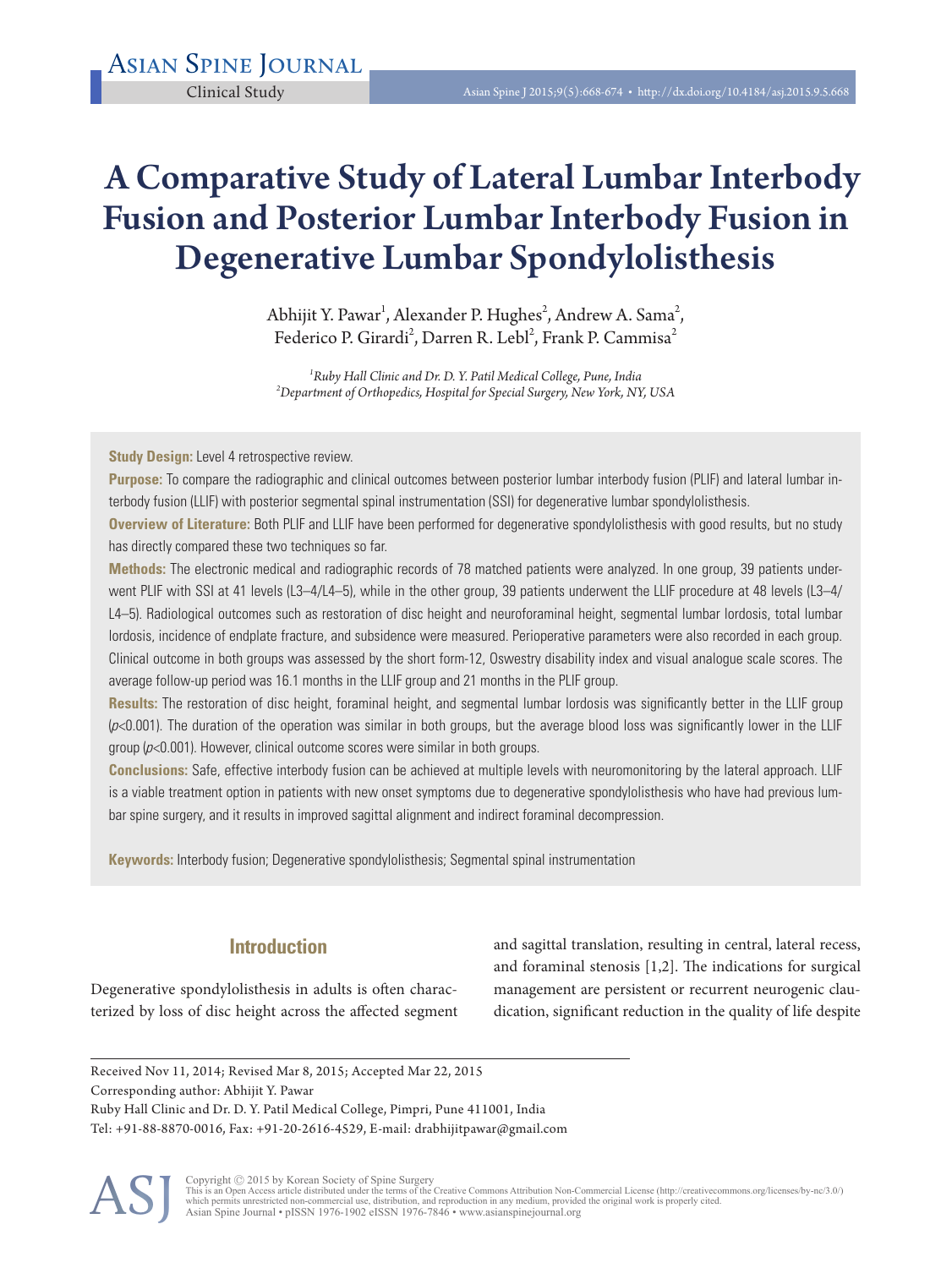a trial of conservative management, and progressive neurologic deficits [2,3]. Decompression alone has a limited role in management and solid arthrodesis is necessary for long-term successful outcome [4,5]. The goal of surgical treatment for spondylolisthesis includes decompression of neural elements, restoration of the disc space height, and alignment and stabilization of the motion segment [1,6].

Posterior lumbar interbody fusion (PLIF) was initially introduced by Cloward [7] in 1953. PLIF allows access to both the posterior and anterior sides from all posterior approach, and success rates of above 90% have been reported in degenerative disc disease and spondylolisthesis [3-5]. However, PLIF is relatively contraindicated in patients with severe osteoporosis due to the risk of subsidence [4,8]. It may also be technically challenging in the presence of conjoined nerve roots and in the upper lumbar spine (cranial to L2) because of the possibility of thecal sac retraction and iatrogenic injury to the conus [9,10]. Lateral lumbar interbody fusion (LLIF) is a relatively new technique and was first described by Ozgur et al. [11]. LLIF allows the surgeon to access the intervertebral space via a minimally invasive direct lateral approach through the psoas muscle. The advantage of LLIF over the traditional anterior approach is the avoidance of exposure of the abdominal viscera, large vessels, and sympathetic plexus. Injury to the nerve roots and dura, and perineural fibrosis, which can occur after PLIF or TLIF, are minimized with this technique [11,12]. LLIF has been utilized to treat a variety of pathologies including adult degenerative scoliosis, central and foraminal stenosis, spondylolisthesis, and adjacent segment degeneration [12,13].

Both PLIF and LLIF have been performed for treating degenerative spondylolisthesis with good results, but no direct comparison between these two techniques has been made so far [5,6,14]. The purpose of this study was to compare the radiographic and clinical outcome scores of patients who underwent LLIF with posterior segmental spinal instrumentation (SSI) for degenerative lumbar spondylolisthesis (DS) with those of matched controls who underwent PLIF with SSI.

# **Materials and Methods**

After receiving the Institutional Review Board approval, we retrospectively reviewed the electronic medical records between March 2006 and December 2009. Patients who underwent LLIF with SSI and had at least 1-year

follow-up at Hospital for Special Surgery (New York) were identified, and the matched control group (PLIF with SSI) was identified with respect to age, body mass index (BMI), and diagnosis of DS (L3–4 and L4–5 levels or both). If patients who underwent LLIF with SSI did not have matched controls in the PLIF with SSI group, they were excluded from the study. We excluded patients who underwent interbody fusion at levels other than L3–4 and L4–5, patients who underwent stand-alone interbody fusion as well as patients who did not have spondylolisthesis on radiographs.

Finally-matched 39 pairs, total 78 patients (21 males and 57 females) were identified, and the electronic medical and radiographic records of these patients were analyzed. Eighteen patients in the LLIF group while six patients in the PLIF group had previous lumbar spine surgery. In group A, we had 39 patients who underwent LLIF at 48 levels, while in group B, we had 39 patients who underwent PLIF at 41 levels. Lumbar levels included in both groups were L3–4 (total 18 levels in group A vs. total 7 levels in group B) and L4–5 (total 30 levels in the group A vs. total 34 levels in group B). Nine patients in the LLIF group and four patients in the PLIF group underwent multiple level lumbar fusion.

#### **1. Surgical procedure**

LLIF procedure was performed with the standard minimally invasive lateral approach or mini open technique as described in the literature using the LLIF system (XLIF, NuVasive Inc., San Diego, CA, USA) or the COUGARsystem (COUGAR-Depuy Spine Inc., Raynham, MA, USA) [11]. Bone morphogenetic protein (BMP) was used in all cases of LLIF for interbody fusion. The PLIF procedure was performed using the standard technique as described in the literature with either one large cage or two small cages packed with bone graft depending on the surgeon's preference [3,5]. Posterior segmental instrumentation was performed in all cases. All cases had undergone either unilateral or bilateral posterior segmental instrumentation depending on the surgeon's preference. In each case, intraoperative electromyography probes and active-run electromyography were used to prevent injury to the neural structures.

For each group, radiological outcomes including restoration of disc height and neuroforaminal height, segmental lumbar lordosis, total lumbar lordosis, fusion rates, inci-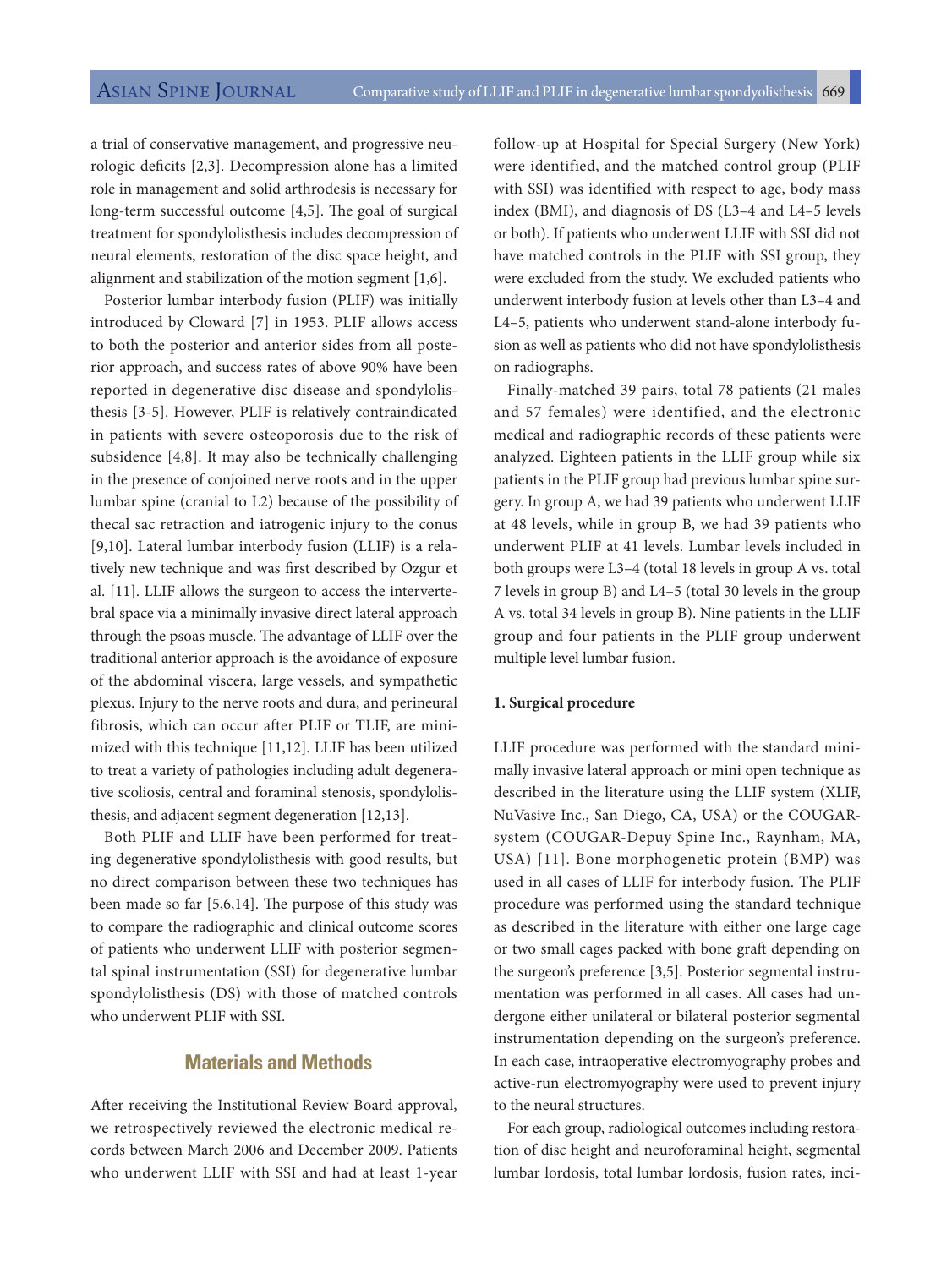### **Table 1.** Comparison of LLIF (group A) versus PLIF (group B)

| Variable                                  | LLIF (group A) | PLIF (group B) | $p$ -value |
|-------------------------------------------|----------------|----------------|------------|
| Total no. of level                        | 48             | 41             |            |
| Age at surgery (yr) <sup>a)</sup>         | 59.03          | 57.77          | 0.6        |
| Body mass index ( $kg/m2$ )               | 29.60          | 29.37          | 0.9        |
| Female sex                                | 31             | 26             | 0.8        |
| Previous lumbar surgery                   | 18             | 6              | 0.03       |
| Degenerative disc disease                 | 38             | 37             | 0.8        |
| Degenerative scoliosis                    | 10             | $\Omega$       | 0.001      |
| Anterior spondylolisthesis                | 43             | 36             | 0.086      |
| Lateral spondylolisthesis                 | 10             | $\overline{0}$ | 0.001      |
| Multiple level                            | 9              | $\overline{4}$ | 0.2        |
| L3-4 level fusion                         | 18             | $\overline{7}$ | < 0.001    |
| L4-5 level fusion                         | 30             | 34             | 0.17       |
| Dural tear                                | $\overline{0}$ | 5              | 0.014      |
| Duration of surgery (min)                 | 260.2          | 256.3          | 0.75       |
| Blood loss during surgery (mL)            | 438            | 750            | < 0.001    |
| Bone graft                                |                |                |            |
| Allograft                                 | 1              | 12             |            |
| IC/autograft                              | 8              | 24             |            |
| Bone morphogenetic protein                | 39             | 1              |            |
| Change in SF-12 (PCS) score <sup>b)</sup> | 10.31          | 6.06           | 0.07       |
| Change SF-12 (MCS) score                  | 7.41           | 4.13           | 0.2        |
| Change Oswestry disability index score    | $-19.53$       | $-7.71$        | 0.001      |
| Change visual analogue scale score        | $-4.63$        | $-4.36$        | 0.6        |

LLIF, lateral lumbar interbody fusion; PLIF, posterior lumbar interbody fusion; IC, iliac crest; SF-12, the short form-12; PCS, physical component score; MCS, mental component score.

a)Mean value; b)As compared to preoperative scores.

dence of endplate fracture, and subsidence were recorded and analyzed. Patients' perioperative parameters including incidence of dural tears, operation time, estimated blood loss, and length of hospital stay were compared, and the clinical outcomes were assessed by the short form-12 (SF-12) and Oswestry disability index (ODI, back pain questionnaire) as well as visual analogue scale (VAS) clinical outcome scores preoperatively and postoperatively to assess the quality of life in patients and pain after the surgical procedure.

#### **2. Statistical analysis**

Data analysis was conducted using Microsoft Excel 2010 and SPSS ver. 14.0 (SPSS Inc., Chicago, IL, USA). SF-12

questionnaire data were analyzed using the Health Outcomes Scoring software 4.0. Values for continuous variables we reported as the mean and standard deviation. The Mann-Whitney *U*-test was used because of non-normally distributed data. For comparing patient groups, we used the chi-square test with a *p*-value <0.05 being considered statistically significant. Radiological data were analyzed with picture archiving and communication system.

# **Results**

The average follow-up period was 16.1 months in group A and 21 months in group B. There was no difference in terms of age, gender, and BMI between the two groups (Table 1). Total 89 levels were fused in 78 patients. Forty-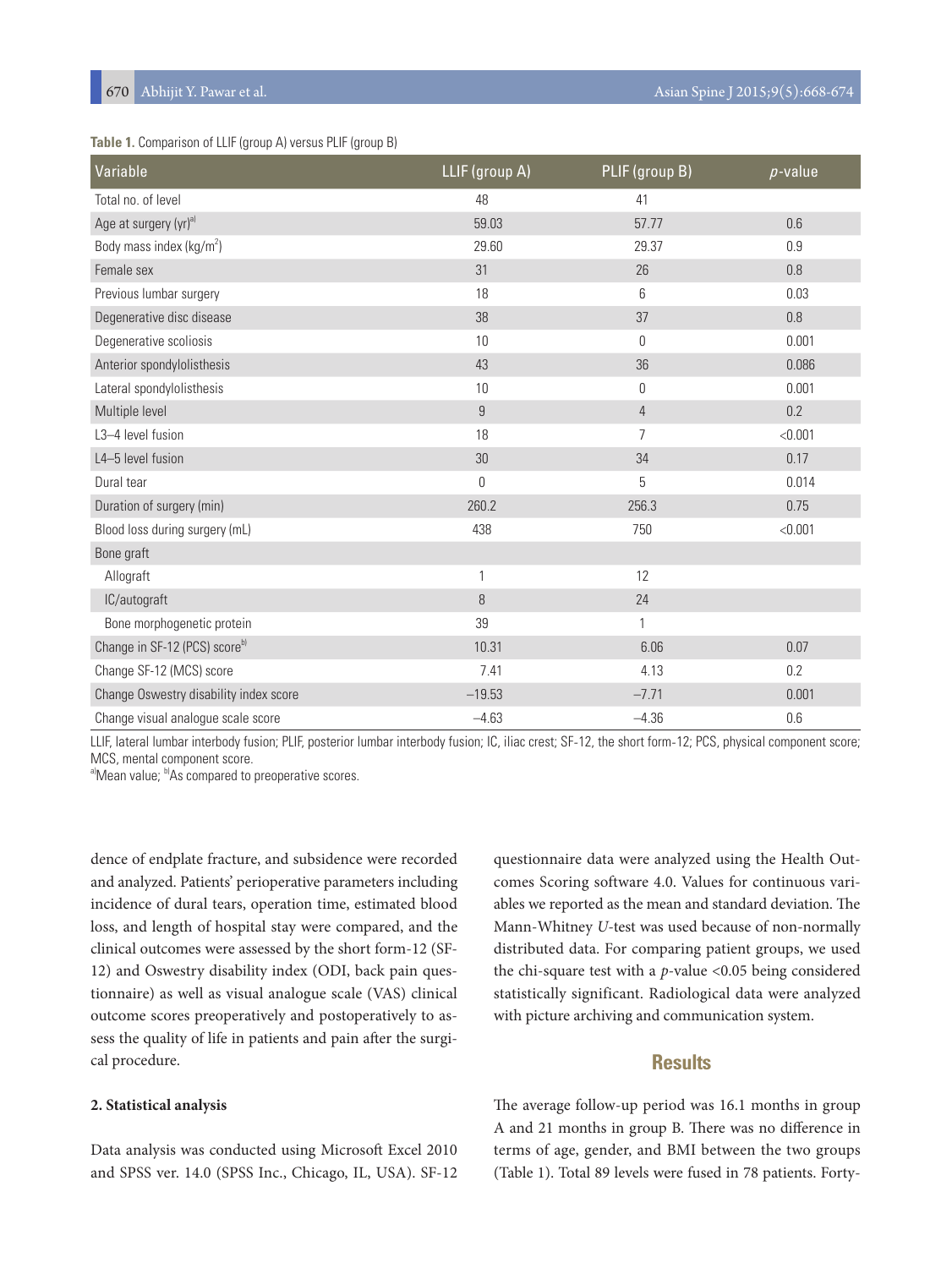eight levels were fused in group A versus 41 levels in group B. The average number of levels fused was 1.2 in the LLIF group, while the average number of levels fused was 1.1 in the PLIF group. In the LLIF group, L3–4 level fusion was performed at 18 levels, while L4–5 level fusion was performed at 30 levels. In the LLIF group, nine patients underwent multiple level fusion (Fig. 1). In the PLIF group, L3–4 level fusion was performed at 7 levels, whereas L4–5 level fusion was performed at 34 levels. In the PLIF group, four patients underwent multiple level fusion. BMP was used in 39 patients of the LLIF group and in 12 patients of the PLIF group. Iliac crest autograft was used in eight patients of the LLIF group versus 24 patients of the PLIF group and allograft was used in one patient of LLIF group versus 12 patients of the PLIF group. Mean duration of surgery in the LLIF

group was 260 minutes and the mean duration of surgery in the PLIF group was 256 minutes  $(p=0.751)$ . Five patients in the PLIF group had an intraoperative incidental durotomy compared to none of the patients in the LLIF group. Estimated blood loss in the LLIF group was 438 mL versus 751 mL in the PLIF group (*p*<0.001). Radiological outcomes in the PLIF group and the LLIF group are presented and compared in Table 2.

Two patients had endplate fracture intraoperatively in the LLIF group compared with none of the patients in the PLIF group. However, based on the radiological data, subsidence was seen at 7 levels in the LLIF group at the final follow-up and at 11 levels in the PLIF group at the final follow-up. In the LLIF group, sensory deficit was observed in seven patients (18%) and anterior groin pain and thigh pain were observed in eight patients (21%), and psoas



**Fig. 1.** A 57-year-old male with lumbar spinal stenosis and spondylolisthesis treated by lateral lumbar interbody fusion with posterior segmental spinal instrumentation. **(A)** Preoperative, **(B)** initial postoperative, **(C)** last postoperative. SLL, segmental lumbar lordosis; NFH, neuroforaminal height; DH, disc height; TLL, total lumbar lordosis.

| Serial<br>number | Variable                               | Group A             |                 | Group B             |                 |            |
|------------------|----------------------------------------|---------------------|-----------------|---------------------|-----------------|------------|
|                  |                                        | <b>Preoperative</b> | Final follow-up | <b>Preoperative</b> | Final follow-up | $p$ -value |
|                  | Disc height L3-4 (mm)                  | 7.4                 | 13.2            | 9.6                 | 10.5            | < 0.001    |
| $\overline{2}$   | Disc height L4-5 (mm)                  | 8.0                 | 13.3            | 8.4                 | 10.2            | < 0.001    |
| 3                | Neuroforaminal height L3-4 (mm)        | 15.6                | 19.4            | 18.9                | 18.1            | < 0.001    |
| $\overline{4}$   | Neuroforaminal height L4-5 (mm)        | 14.4                | 18.4            | 16.2                | 16.4            | < 0.001    |
| 5                | Segmental lordosis L3-4 $(°)$          | 11.2                | 12.7            | 12.2                | 12.3            | 0.075      |
| 6                | Segmental lordosis L4-5 $(^\circ)$     | 15.6                | 19.6            | 16.8                | 17.4            | < 0.001    |
|                  | Lumbar lordosis $L1-S1$ ( $^{\circ}$ ) | 44.1                | 47.5            | 47.1                | 48.4            | 0.020      |

**Table 2.** Radiological outcomes in each group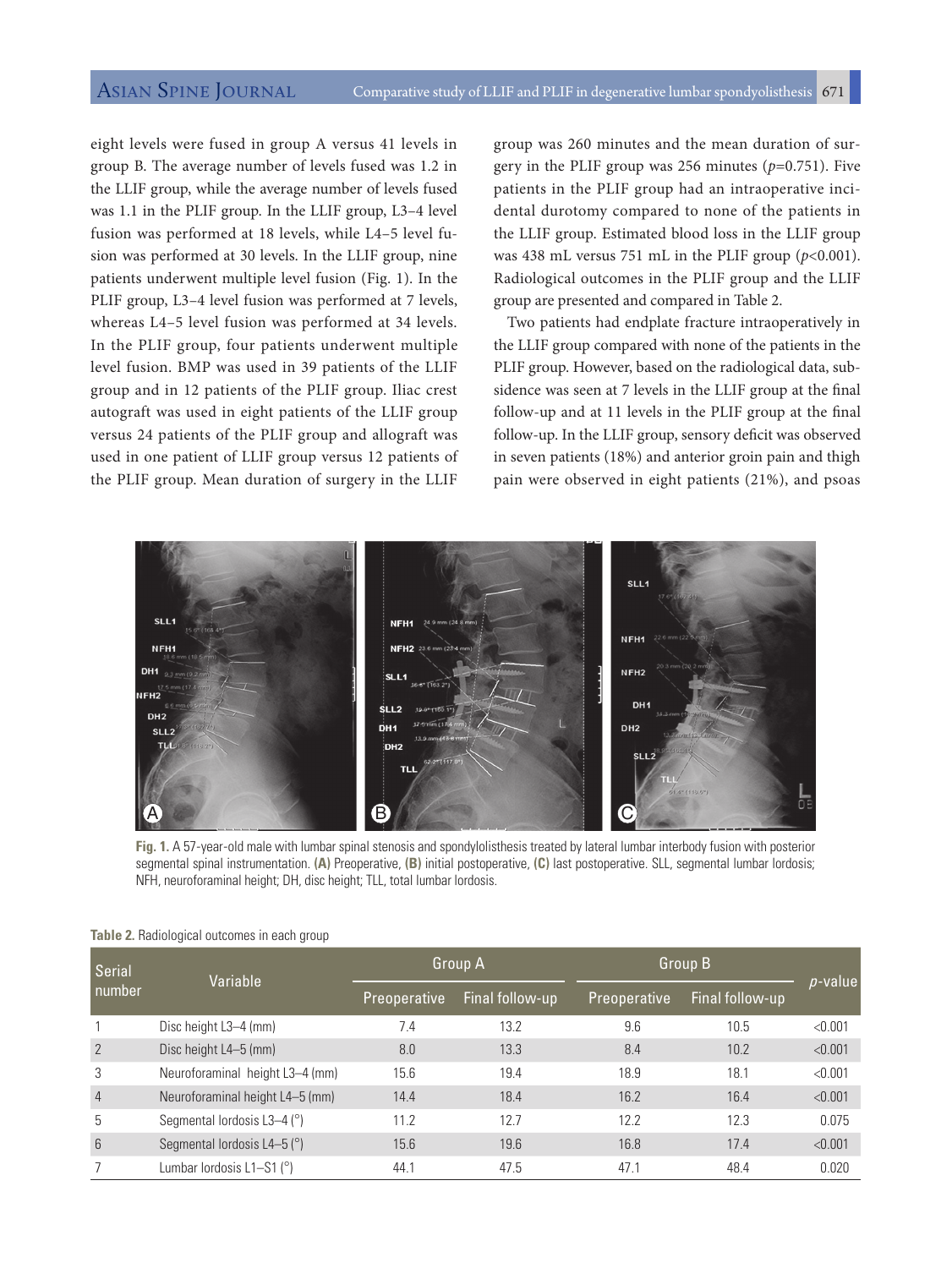672 Abhijit Y. Pawar et al. Asian Spine J 2015;9(5):668-674

mechanical flexion deficit was observed in five patients (13%) at the first follow-up; however, none of the patients had sensory or motor deficits at the 1-year follow-up. None of the patients had lumbar plexus related deficits. In the PLIF group, seven patients (18%) had radicular symptoms and nine patients (23%) had dysesthesia at the first follow-up, while none of the patients had neurological symptoms at the 1-year follow-up. No permanent motor deficits were observed in patients of the PLIF group.

The patients filled in the SF-12 questionnaire, and there was an average improvement of 10.31 points in the physical component summary and of 7.41 points in the mental component summary in the LLIF group versus an average improvement of 6.06 and 4.13 points, respectively in the PLIF group. Both components showed higher quality of life in patients compared with the preoperative status. The difference between the two groups was not significant (*p*>0.05). The ODI score also indicated better outcomes in both groups as compared to the preoperative status; however, a significantly better improvement was seen in the LLIF group (decrease of 19.53 points in the LLIF group vs. decrease of 7.71 points in the PLIF group, *p*=0.001). During the follow-up period, patients also filled in the VAS form to assess their pain. The average results at the 6-month follow-up showed better VAS scores in both groups (decrease of 4.63 points in the LLIF group vs. decrease of 4.36 points in the PLIF group).

## **Discussion**

Lumbar fusion is indicated in degenerative spondylolisthesis to control pain due to segmental instability and mechanical insufficiency caused by degenerative changes [1,2]. The advantages of PLIF in treating these patients with DS are technical ease, allowance for direct decompression of the nerve root, restoration of disc height, increment of the size of the intervertebral neural foramen, and improvement in the load bearing ability of anterior ligaments and muscles [3,4]. PLIF is also more cost-effective than the anteroposterior 360-degree fusion [3]. LLIF is a minimally invasive surgical method which is used for operative stabilization of the lumbar spine. The mini-open technique offers a favorable safety profile due to rapid localization and preparation of the disc space [12,15].

Biomechanical studies of different interbody devices have shown that interbody cages with larger area of contact between the cage and the end plate produce bony

fusion with physiologic stress distribution [4,8,11,16]. Larger interbody cages for LLIF increase the surface area of bone graft; thus, creating a biomechanically superior environment for bone healing. Lateral fusion allows excellent disc space preparation, disc height and alignment restoration, better structural support to the apophyseal ring and decompression of the nerve roots by powerful indirect decompression [11,14,17]. This was evident in the radiological comparison in this study. In the current study, the average change in the disc space height at the L3–4 level and L4–5 level in the LLIF group (6 mm at L3–4 and 5.5 mm at L4–5) was significantly greater as compared to that in the PLIF group (1.7 mm at L3–4 and 2 mm at L4–5, *p*<0.001). Change in segmental lordosis at the L4–5 level (4 degrees) in the LLIF group was significant as compared to that in the PLIF group (0.7 degrees, *p*<0.05). Change in total lumbar lordosis was 3.4 degrees in the LLIF group, while change in total lumbar lordosis was 1.3 degrees in the PLIF group; however, this difference was not significant. Mean change in the neuroforaminal height was 3.9 mm at the L3–4 level and 4 mm at the L4–5 level in the LLIF group, and it was significant as compared to that in the PLIF group (*p*<0.001). Thus, LLIF improves the sagittal profile better as compared to PLIF as indicated by significantly better restoration of disc height, segmental lordosis and improved total lumbar lordosis [18]. This technique can be effective in patients with DS and flat back deformity. Injury to the nerve roots, dura, perineural fibrosis, and cage migration which could occur after PLIF or TLIF are minimized with this technique [4,9]. Sensory deficits and anterior thigh pain/groin pain were observed in 18% and 21% of the patients, respectively at the first follow-up visit in the current study; however, none of these patients had any residual deficits at the 1-year follow-up. Literature evidence suggests that the overall percentage of postoperative neurologic events ranges from 0.6% to 33.6% after LLIF [12,19]. Also, most of the sensory and motor deficits after LLIF are transient [12,20,21]. Authors of this study reported the incidence of neurologic deficit at the 12-month follow-up in a series of 235 patients with 444 levels treated by LLIF [20]. In that series, 1.6% of the patients had sensory deficit; 1.6% of the patients had psoas mechanical flexion deficit and 2.9% of the patients had lumbar plexus related deficits at the 1-year follow-up [20]. In another larger study in the literature, Rodgers et al. [12] reported that 0.7% of the patients had postoperative neurological deficits.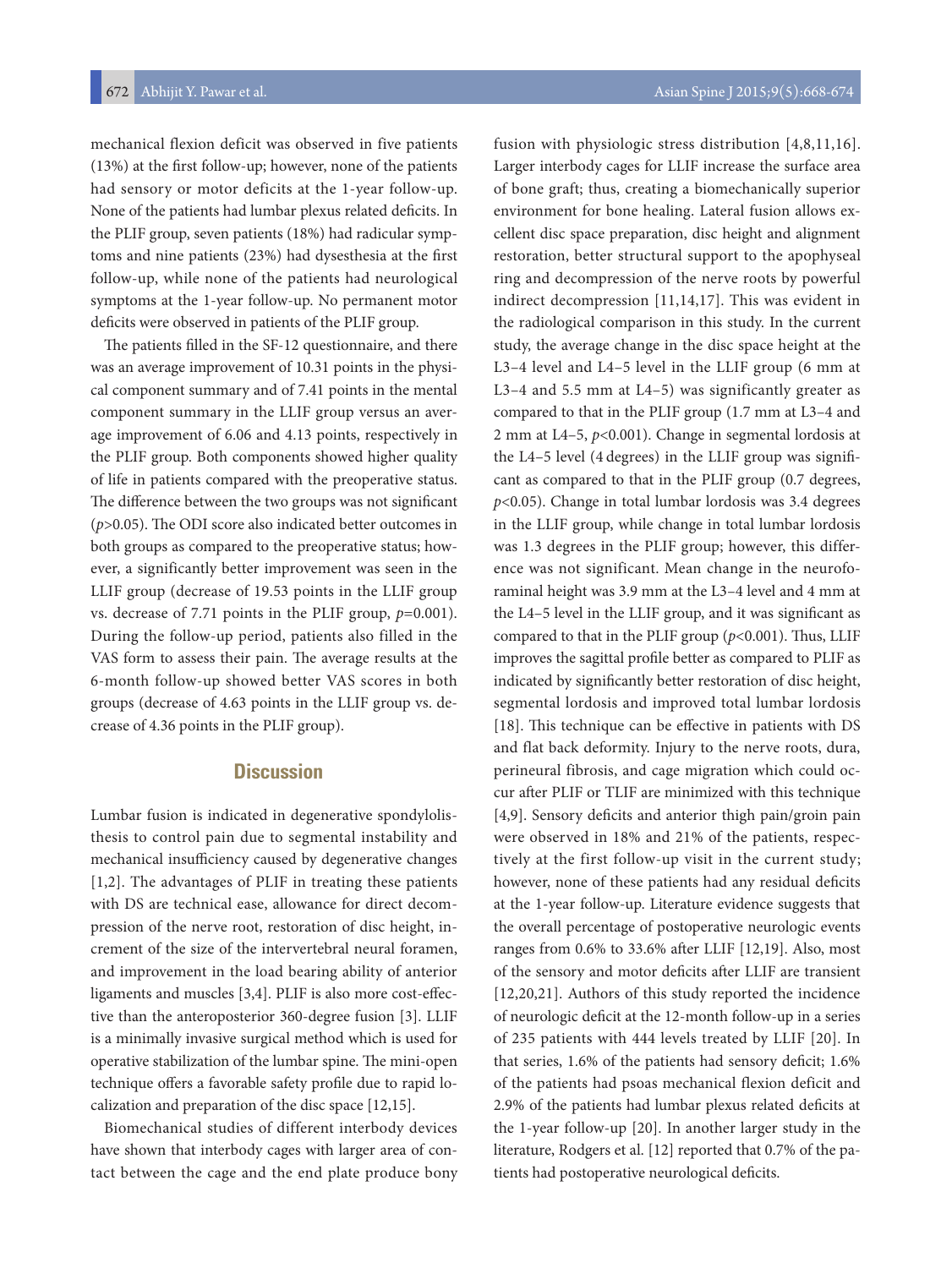In the current study, 18% of the patients in the PLIF group had some radicular symptoms and 23% of the patients had dysesthesia in the postoperative period, which resolved during the subsequent follow-up. In the series of 251 patients presented by Okuda et al. [3] in 2006, 6.7% of the patients had neurologic injury resulting in dysesthesia and motor deficit after PLIF. In addition to these findings, five patients in the PLIF group had dural tears as compared none of the patients in the LLIF group, and subsidence was observed at 11 levels in the PLIF group at the final follow-up as compared to 7 levels in the LLIF group. LLIF seems to be better than PLIF because of decreased complication rate, increased versatility within the lumbar spine, and its minimally invasive technique. The patient outcome score including SF-12 (physical and mental component), VAS scores, and ODI scores improved in both groups at the final follow-up. The change in SF-12 and VAS scores was similar in both groups, while the improvement in the ODI score was significantly better in the LLIF group  $(p=0.001)$ . The reason for this variation in outcome scores is not clear.

The decision regarding the surgical approach is subjective and dependent on the patient's as well as the surgeon's preference, results of this study may be useful to make this decision after the attending physician discusses the drawbacks and advantages of both techniques. The current retrospective study is not without limitations. All surgeries were performed at a single institution by different surgeons. Although the patients were matched, surgeon bias could not be eliminated because treatment selection was not randomized. In general, the surgeons preferred the lateral approach if the patient had previous lumbar spine surgery and degenerative disc disease. The lower incidence of neurologic deficits in the current study after LLIF can also be attributed to the fact that the mini-open technique with self-lighted retractor system was used by four surgeons for gaining exposure in 36 cases. Single incision and percutaneous approach was used in three cases by one surgeon. Mini-open technique allows direct visualization of the lumbar nerves and minimizes the chances of injury; however, there is no definitive evidence to support this claim. Another limitation of the patient outcome scoring was that newly developing pain in the thigh and legs was recorded at the follow-up in both groups only if it was subjectively stated by the patient. This could have affected the outcome scores and the record of neurological complications at the final follow-up. A larger level 1 or

2 multicenter study with a longer follow-up can provide additional information on the optimal management of DS.

# **Conclusions**

Minimally invasive interbody fusion with LLIF was associated with significantly lower estimated blood loss and reduced incidence of intraoperative complications as compared with PLIF. The radiological outcome was significantly better in the LLIF group than in the PLIF group; however, the clinical outcome was better in both groups at the final follow-up. Safer interbody fusion can be achieved at multiple levels with effective neuromonitoring by the LLIF technique. It is an effective option in adult patients with new onset axial low back pain and spondylolisthesis who have had previous lumbar spine surgery.

# **Conflict of Interest**

No potential conflict of interest relevant to this article was reported.

# **References**

- 1. Herkowitz HN. Degenerative lumbar spondylolisthesis: evolution of surgical management. Spine J 2009; 9:605-6.
- 2. Martin CR, Gruszczynski AT, Braunsfurth HA, Fallatah SM, O'Neil J, Wai EK. The surgical management of degenerative lumbar spondylolisthesis: a systematic review. Spine (Phila Pa 1976) 2007;32:1791-8.
- 3. Okuda S, Miyauchi A, Oda T, Haku T, Yamamoto T, Iwasaki M. Surgical complications of posterior lumbar interbody fusion with total facetectomy in 251 patients. J Neurosurg Spine 2006;4:304-9.
- 4. DiPaola CP, Molinari RW. Posterior lumbar interbody fusion. J Am Acad Orthop Surg 2008;16:130-9.
- 5. Yan DL, Pei FX, Li J, Soo CL. Comparative study of PILF and TLIF treatment in adult degenerative spondylolisthesis. Eur Spine J 2008;17:1311-6.
- 6. Molinari RW, Sloboda J, Johnstone FL. Are 2 cages needed with instrumented PLIF? A comparison of 1 versus 2 interbody cages in a military population. Am J Orthop (Belle Mead NJ) 2003;32:337-43.
- 7. Cloward RB. The treatment of ruptured lumbar intervertebral discs by vertebral body fusion. I: indi-